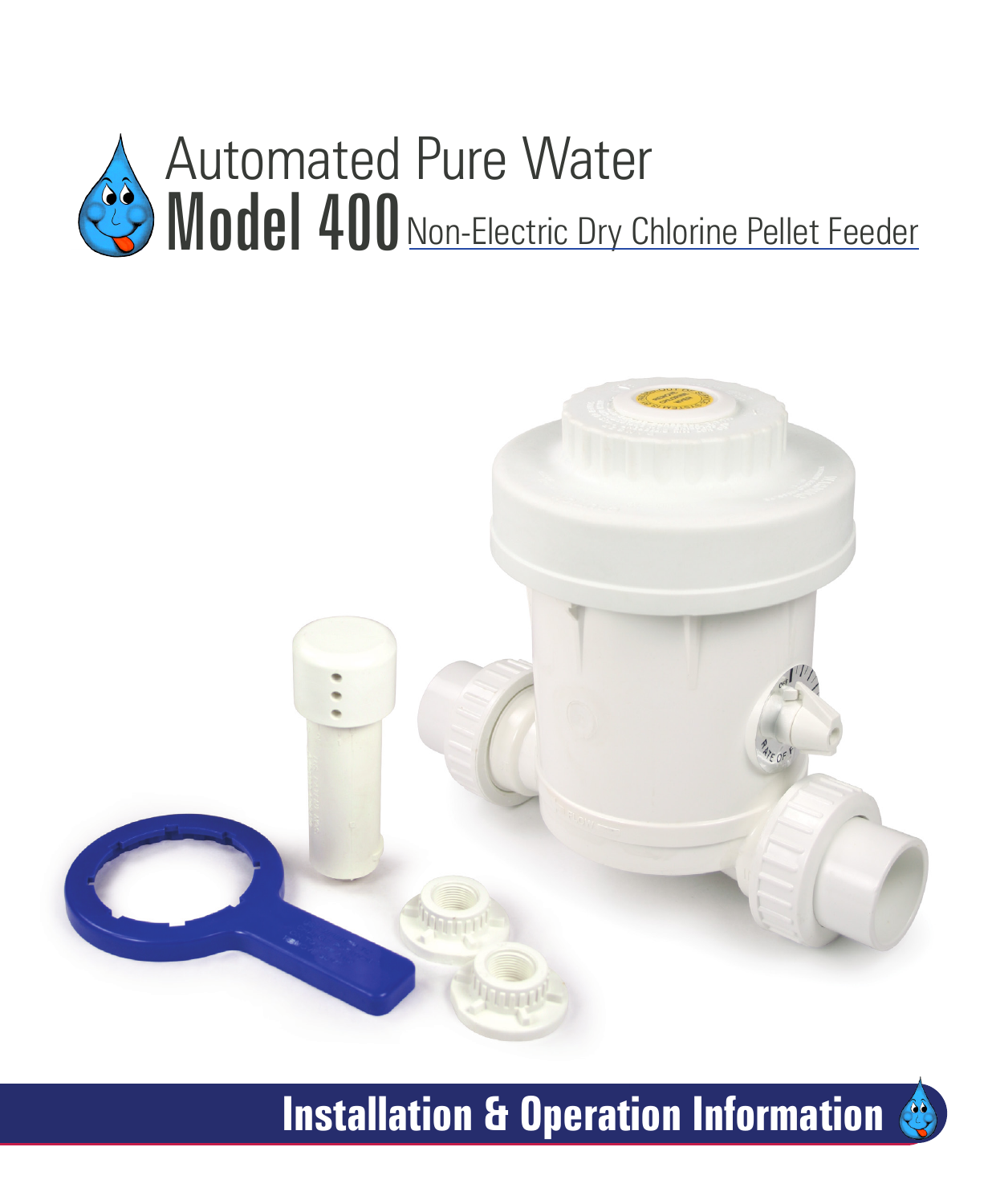# **Table of Contents**

| Installation and Operation |  |
|----------------------------|--|
| Theory of Operation        |  |
|                            |  |
|                            |  |
|                            |  |
|                            |  |
|                            |  |

THE MANUFACTURER EXPRESSLY DISCLAIMS AND SHALL HAVE NO LIABILITY WHATSOEVER IN EXCESS OF THE PURCHASE PRICE OF THE MODEL 400 FEEDER FOR ANY LOSS, DAMAGE OR INJURY TO PERSON OR PROPERTY, INCLUDING ANY SUCH LOSS, DAMAGE OR INJURY ATTRIBUTABLE TO MANUFACTURER'S NEGLIGENCE OR FAULT AND INCLUDING ANY INCIDENTAL OR CONSEQUENTIAL DAMAGES, from (a) the design, manufacture, sale, delivery, installation, repair, operation or use of the Model 400 feeder or any part thereof, (b) any actual or alleged failure or defect in the Model 400 feeder or any part thereof, or (c) any actual or alleged breach or non-performance by the manufacturer. Some states do not allow the exclusion or limitation of incidental or consequential damages, so the above limitation or exclusion may not apply to you.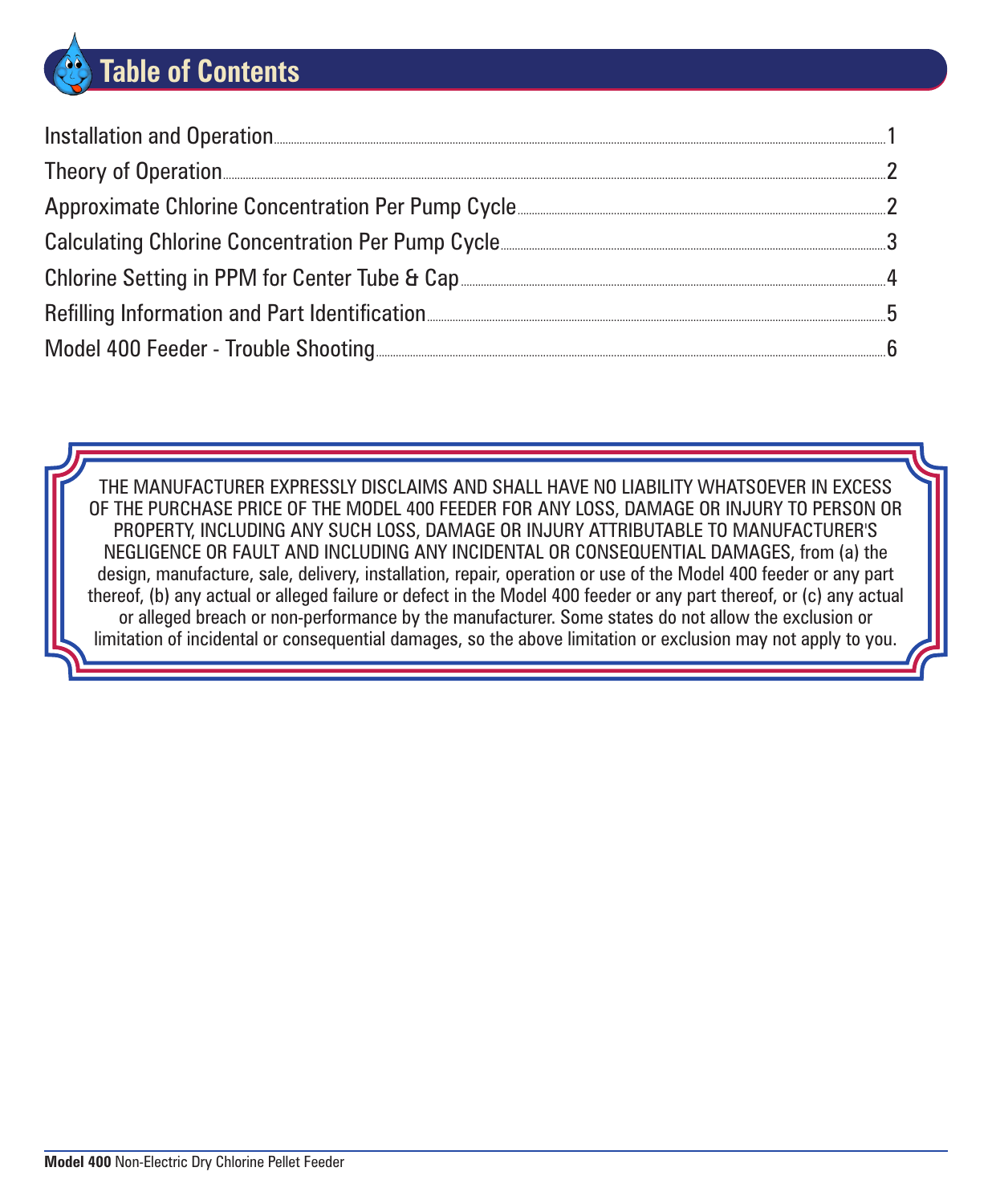**Installation & Operation Information**

The **Model 400** feeder will operate on a varying pressure such as a home well system or on a constant pressure such as a sprinkler or pool system.

When used as a varying pressure system the non-functioning valve (No. 11) must be in place as received. A charcoal filter must follow the **Model 400** feeder on a varying pressure system for proper operation. Tests have shown that one cube of coconut shell activated carbon is the best carbon to use (grade 9/50, mesh 8/30).

There are seven positions for varying the amount of chemical feed. Rotate the top cap (No. 7) so there is a hole showing through the level desired. There are two hole selections for each hole in the cap (No. 7).

The smaller hole will dispense the greatest amount and selecting a lower hole on the cap will increase the output.

Approximate chlorine readings using a 42 gallon pressure tank out of the **Model 400** feeder ·per pump cycle in PPM, for each hole are;  $1=2$ ,  $A=3.5$ ,  $2==8$ ,  $B=13$ ,  $3=30$ ,  $C=40$  and with no holes showing, the off position is 60 plus.

These readings are obtained with no iron or hydrogen sulfide using the chlorine. Variables that will change the

dilution are: pressure tank size, large volumes of water flow while the pump is building pressure to shut off, horse power of the pump, and a water logged pressure tank or air pressure is low or high in the air bag. The **Model 400**  feeder will dispense the same amount of chemical for each cycle of the pump from maximum to minimum pressure.

When used on a constant-pressure and flow it is necessary to replace the valve (No.11). Replace it with the optional adjustable valve (No. 20). It may be necessary to install the optional screen filters (No. 19) in the top inside hole of (No. 8) and screen (No. 18) in the adjustable inlet hole when using chemicals other than chlorine, When using the unit for constant pressure and flow such as a sprinkler system or pool; install the unit on the output to the sprinkler heads or on the return line to the pool. The adjustments for the constant pressure system should have no holes shown through in the off position. The amount of chemical dispensed is controlled with the adjustable rate of feed valve on the outside of the unit. It may be necessary to adjust the unit if flow is increased or decreased.

(Actual size of the **Model 400** Feeder - 10.5'' high X 11.5'' long) (Empty weight - 6.5 lbs.)



**DANGER: Do Not Mix Different Types or Brands of Chlorine, an Explosion Can Occur.**

-1-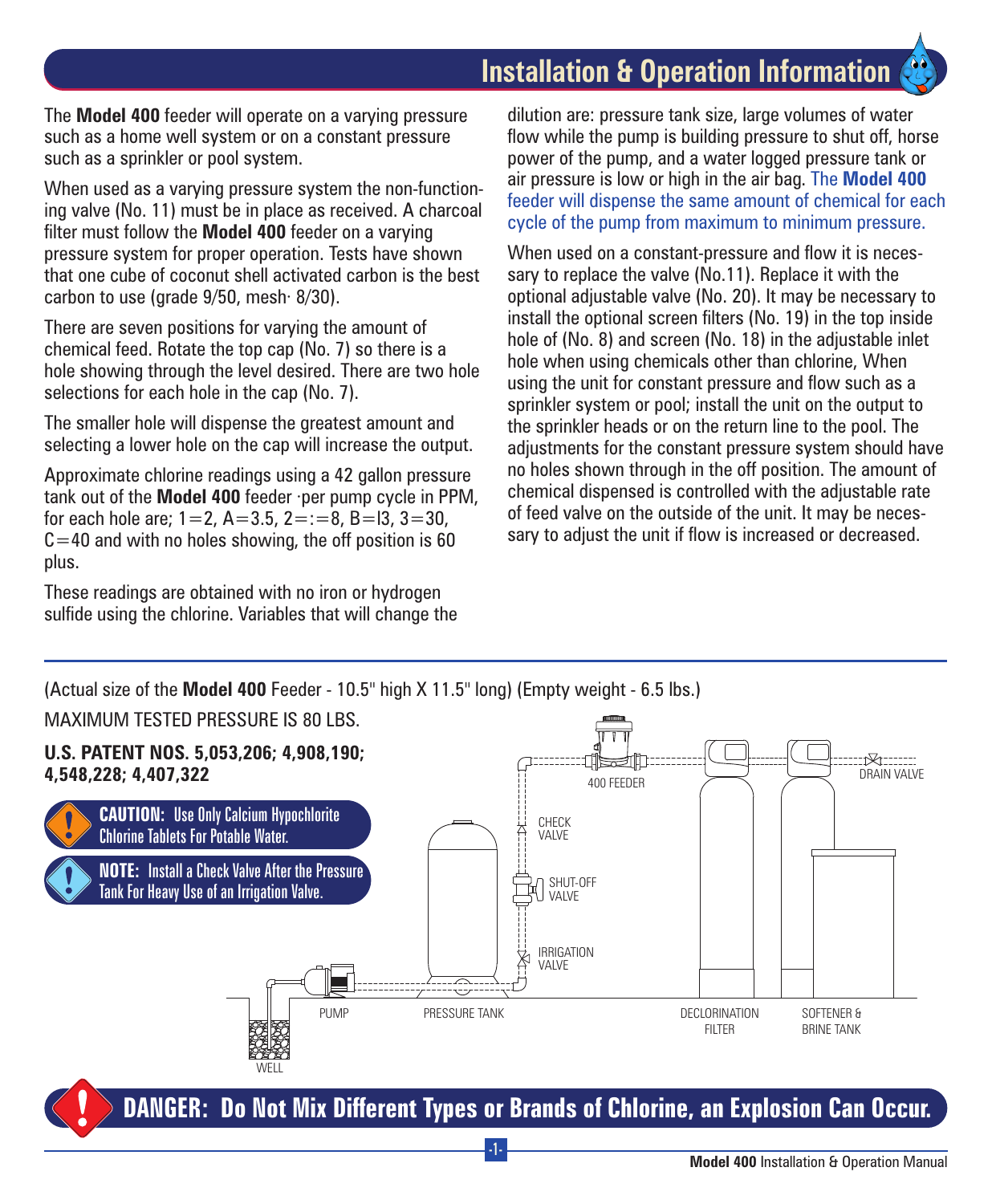## **Theory of Operation**

After filling the unit with chemical to no higher than the bottom of the adjustable cap or less and returning water flow, fluid will flow into the chemical container mixing with the chemical until the air trapped in the top of the unit is compressed to the same pressure as the line pressure. When the line pressure is reduced, compressed air in the air chamber will force fluid from the container down and up through the outside center tube and down the inside tube to the water line until pressure is equal or until the fluid level reaches the hole that is open in the outside tube. At that time the compressed air will flow through the hole into the outside tube, down the inside tube and no more fluid will flow. This procedure will occur on each pump cycle. The outside tube has six (6) holes with three of them smaller. The cap can be rotated to select either a

large hole or a small hole in six different locations. During fluid flow a small amount of fluid will flow through the hole selected thereby diluting the fluid flowing up through the outside tube. Most chemical solutions are heavier than water and the top of the fluid is not as heavily saturated as the bottom of the container. Selecting a small hole will increase the chemical concentration and selecting a lower hole increases the solution output.

The unit can be used as a venturi operation for operations other than varying pressure. In this mode the cap may be rotated so there is no hole through the outside tube or left with the hole through the outside tube to help dilute the fluid if needed. The chemical solution out is controlled with the optional rate of feed valve in a constant pressure system.

# **Approximate Chlorine Concentration Per Pump Cycle**

To oxidize one PPM of Hydrogen Sulfide  $(H_2S)$ , it takes 2.2 PPM of Chlorine  $(Cl_2)$ . To oxidize 1 PPM of Iron (Fe) it takes .64 PPM of  $Cl<sub>2</sub>$ 

Example: If you have 4 PPM of Fe and 1 PPM of  $H_2S$ , look on the vertical portion of the graph labeled PPM and start at 4 and move horizontal to the line marked Iron - Fe X  $.64$  Cl<sub>2</sub> and then down to the bottom of the graph marked Chlorine -  $Cl<sub>2</sub>$  PPM. It should intercept the bottom about 2. 6. This is the amount of Cl2 needed to oxidize 4 PPM of Fe. Now look on the vertical portion of the graph labeled PPM and start at 1 and move horizontal to the line marked Hydrogen Sulfide -  $H_2S$  X 2.2  $Cl<sub>2</sub>$  and then down to the bottom of the graph. It should intercept the bottom about 2.2. This is the amount of CI<sub>2</sub> needed to oxidize 1 PPM of  $H_2S$ .

Example in dotted lines:

4 PPM Fe requires 2.6 PPM of Cl<sub>2</sub> 1 PPM H<sub>2</sub>S requires 2.2 PPM of  $Cl<sub>2</sub>$ Total Cl<sub>2</sub> required is 2.6 plus  $2.2 = 4.8$  PPM Cl<sub>2</sub> If using a 42 gallon pressure tank, the No. 2 hole on the **Model 400** feeder should be used. This will dispense about 8 PPM of CI<sub>2</sub> and a filter with one cube of activated carbon after the unit will eliminate the excess  $Cl<sub>2</sub>$ . If using the **Model 400** feeder for iron removal or extremely high  $H<sub>2</sub>S$ , it is necessary to use a back washing valve on the carbon filter.

Higher PPM than the graph can be calculated.

Example:

20 PPM  $H_2S$  X 2.2 Cl<sub>2</sub> = 44 PPM of Cl<sub>2</sub> 20 PPM Fe X .64 C $\sim$  = 12.8 PPM of Cl<sub>2</sub>

The **Model 400** feeder will hold about 4 pounds of  $Cl<sub>2</sub>$ (10 gram tablets). If it is adjusted to the No. 1 hole, and using a 42 gallon pressure tank with one cube of activated carbon the system should process approximately 20,000 gallons of water before the unit would need refilling.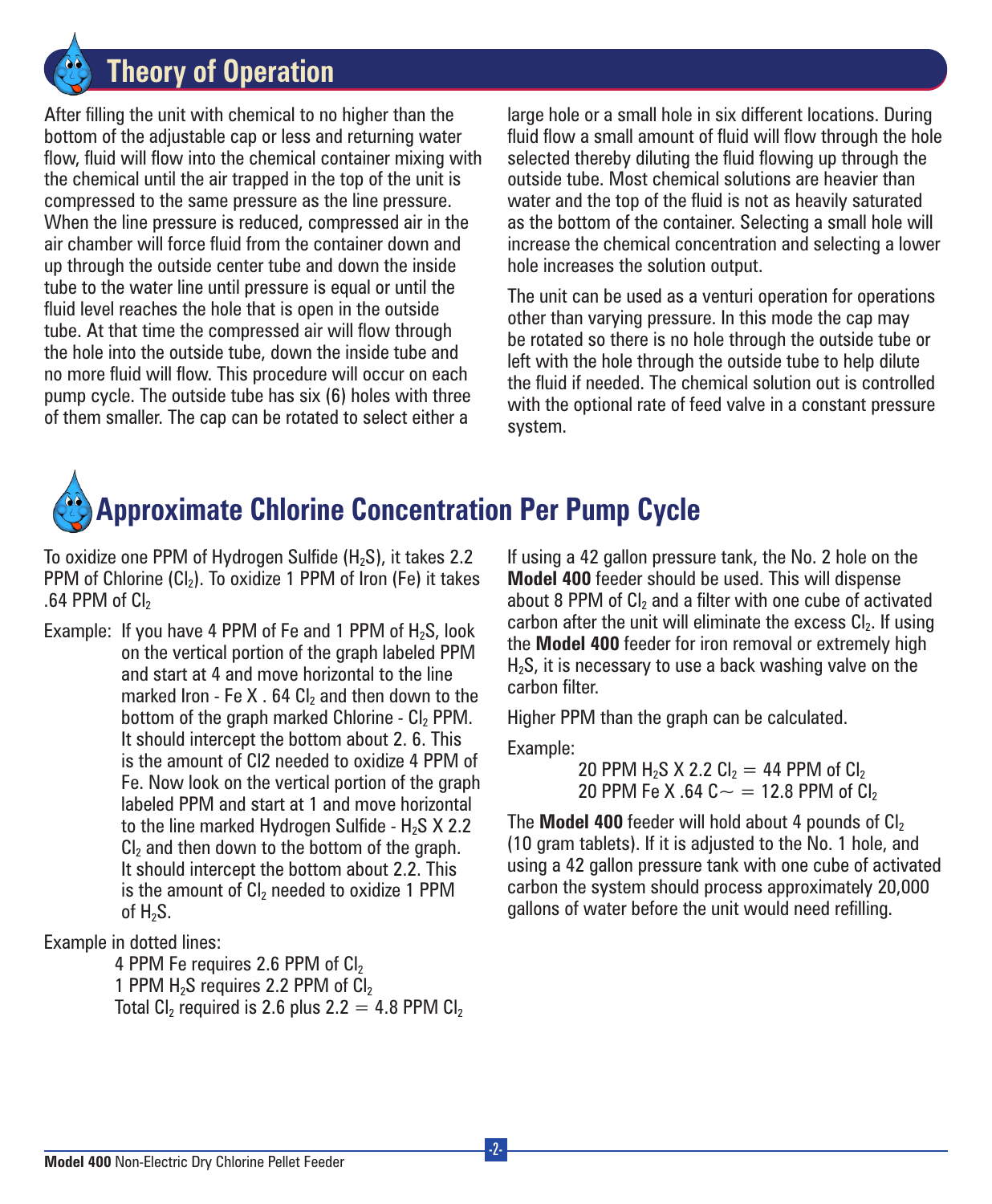## **Calculating Chlorine Concentration Per Pump Cycle**

Approximate **Model 400** Feeder Cl<sub>2</sub> Concentration Per Pump Cycle for a 42 Gallon Pressure Tank.

If Using an 82 Gallon Pressure Tank Divide the PPM By 2 If Using a 20 Gallon Pressure Tank Multiply the PPM By 2

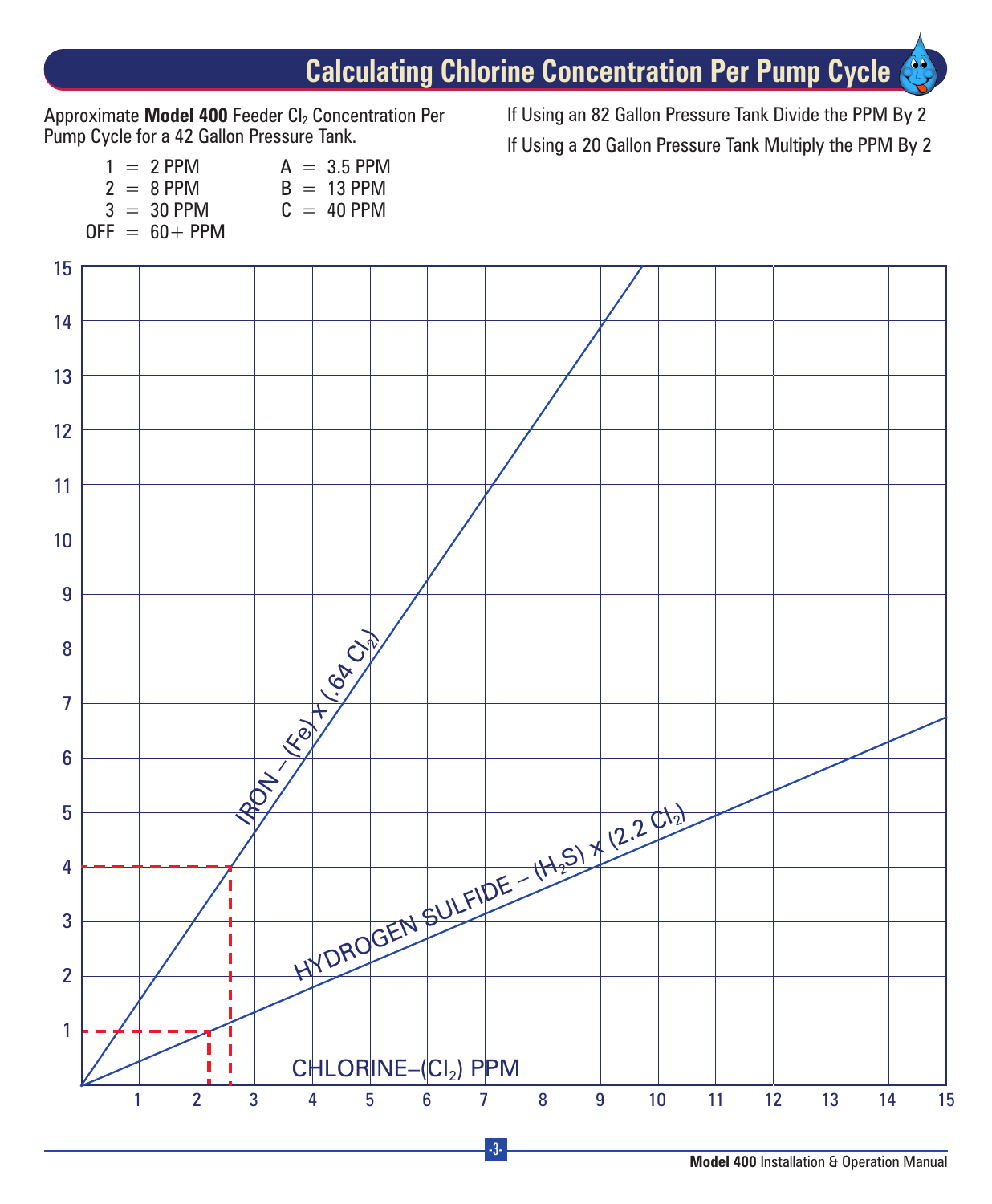## **Chlorine Setting in PPM for Center Tube & Cap**

### **Hole Settings in Parts Per Million**

| HOLE $# 1 = 2$ PPM   | HOLE $# 2 = 8$ PPM  |
|----------------------|---------------------|
| HOLE $# A = 3.5$ PPM | HOLE $# B = 13$ PPM |

This chart is for a 42 gallon or equivalent pressure tank. When using an 80 gallon pressure tank, the PPM amount will be 50% less per pump cycle. A 20 gallon pressure tank will yield 2 times the amount.

Each number or letter will show a different hole in the cap. Line up the 3 holes in the cap with the proper number or letter directly under it (as per figure 1). The hole in the tube should show in the center of the hole in the cap.



 $HOLE \# 3 = 30$  PPM



All Holes Closed Will Deliver

### **UNIT MUST BE INSTALLED AFTER THE PRESSURE TANK**



### **CAUTION: When Draining Chlorine, Chlorine Can Bleach Clothing & May Burn Eyes & Skin.**

**Center Tube Must be Removed and Cleaned Each Time Before Refilling.** (See filling information #3)

When removing center tube for cleaning, check hole setting in cap.

After cleaning, be sure the setting is the same before replacing cap.

**Install PVC Check Valve Before Feeder if Untreated Water is Used Before Feeder**.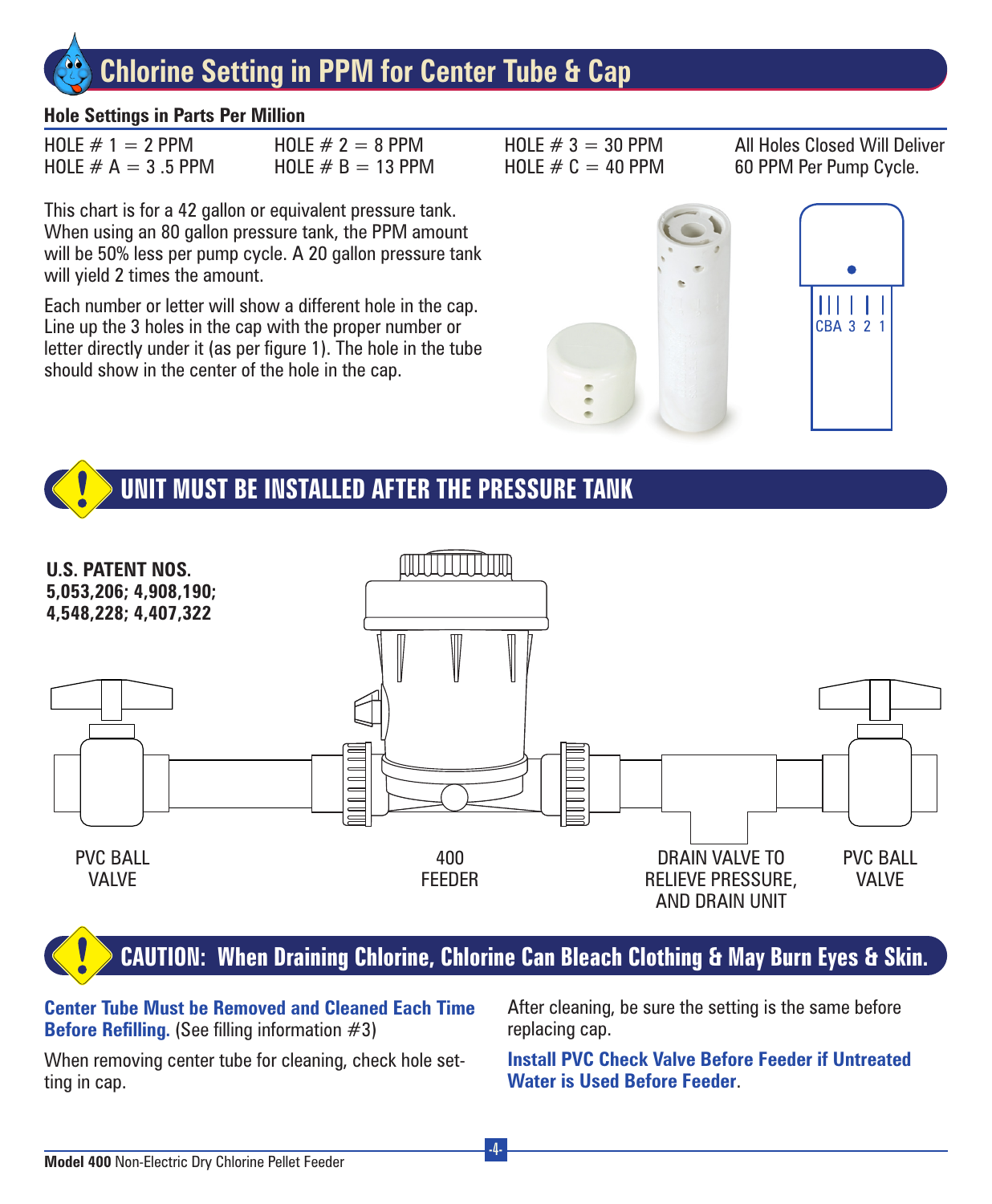### **Refilling Information & Part Identification**

- 1. Shut off water ahead of unit.
- 2. Open drain valve after FEEDER and relieve line pressure
- 3. Unscrew top (No. 4) and remove adjustment tube (No. 8) to DRAIN UNIT and replace with a clean tube and cap (No. 7). To clean the removed tube & cap. Soak in a mixture of Muriatic Acid. One part Muriatic Acid to five parts water. Always pour the acid into the water. ADHERE TO THE WARNINGS FOR HANDLING AND USE OF MURIATIC ACID. Tube & Cap can also be cleaned by soaking in white vinegar over night or longer.
- 4. If unit needs cleaning, loosen nuts (No. 14), turn unit upside down and flush with water.
- 5. Fill with chlorine tablets to the bottom of cap (No. 7). Do not till above bottom of cap (No. 7) and do not add water to the unit or operation will be inhibited. It may take a few pump cycles before chlorine is dispensed.
- 6. Replace top (No. 4) and close drain valve.
- 7. Tum on water.
- **NOTES:** If unit is opened after pressurization, it is necessary to drain fluid to the bottom of cap (No. 7) before repressurizing, or operation will be inhibited. If unit is used for odor removal, do not refill until odor returns to minimize chemical use.

### **DANGER: DO NOT MIX DIFFERENT TYPES OR BRANDS OF CHLORINE AN EXPLOSION CAN OCCUR**

CHLORINE is highly corrosive. Causes skin and eye damage. May be fatal if swallowed and irritating to nose and throat. Wear goggles or face shield and rubber gloves when handling or opening the **Model 400** feeder. Avoid breathing dust. Remove and wash contaminated clothing and shoes before reuse.

### **CAUTION: USE ONLY CALCIUM HYPOCHLORlTE CHLO-RINE TABLETS FOR POTABLE WATER**